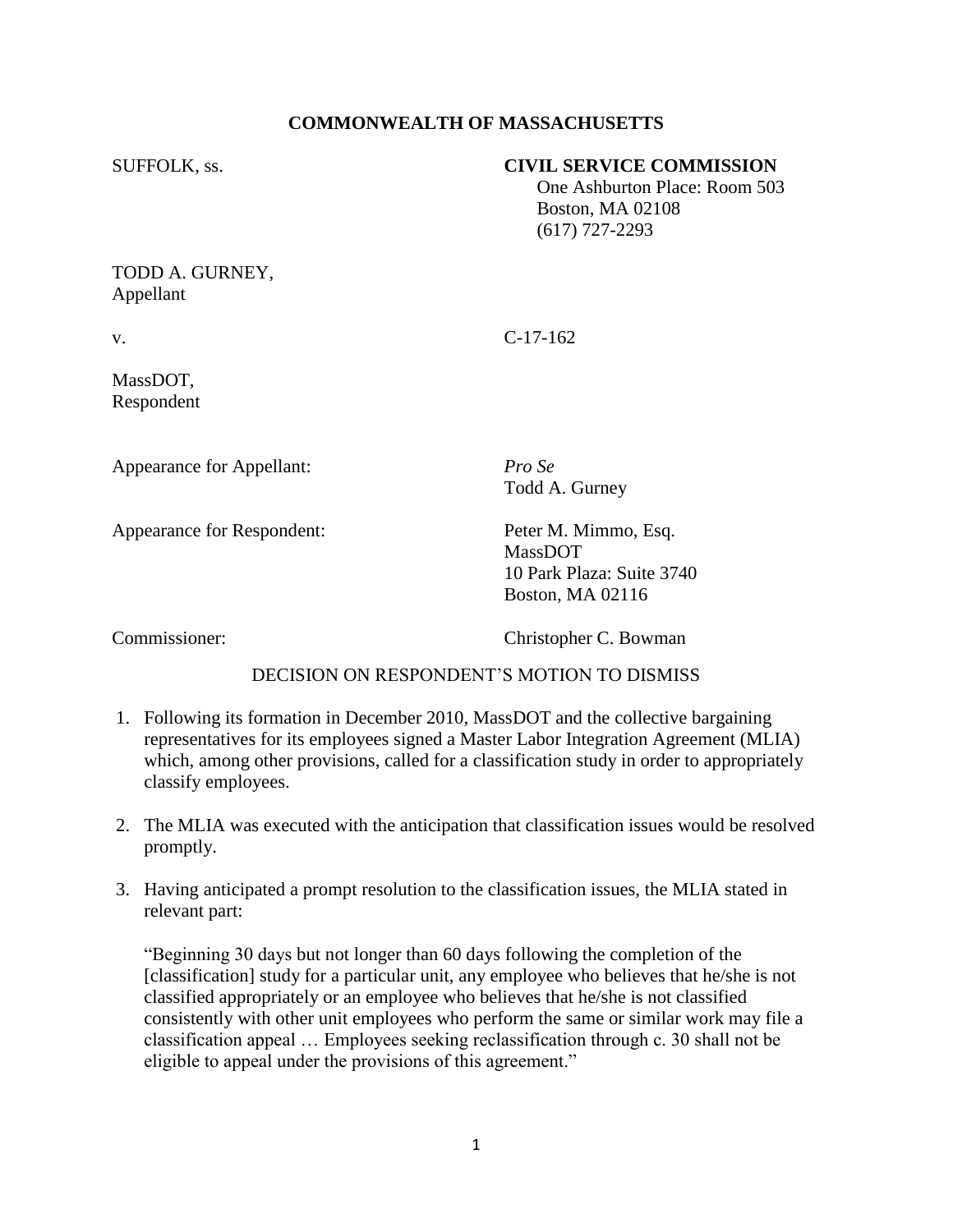- 4. As of August 2016, no agreement had been reached between MassDOT or any of the relevant bargaining units. Hence, no employee had been able to take advantage of the (non c.30) appeal option that was anticipated.
- 5. From 2010 2016, approximately 90 employees in MOSES Bargaining UNIT E had filed "traditional" Section 30 classification appeals with MassDOT. Since the above-referenced classification study was still pending, MassDOT did not process any of these traditional c.30 appeals.
- 6. For this reason, these approximately 90 employees petitioned the Commission, asking for an investigation, and asking the Commission to order MassDOT to provide them with their right to an appeal under c. 30.
- 7. In response, on December 8, 2016, the Commission stated, in part: " … there is no justification to effectively ignore classification appeals filed by individual employees. The MLIA does not prohibit the filing (and processing) of such appeals, which should begin no later than … 90 days …").
- 8. In May 2017, MassDOT and MOSES Unit E reached a settlement agreement which provides for the appeal right options referenced in bullet #3 above to begin. At least one (1) Unit E employee has chosen to file an appeal with the Commission pursuant to that agreement.
- 9. MassDOT has not, however, reached a settlement agreement with any of the other bargaining units, including MOSES Unit D.
- 10. Todd Gurney is a member of MOSES Unit D.
- 11. In February 2016, Mr. Gurney filed a reclassification request with MassDOT seeking to be reclassified from Program Coordinator III to EDP Systems Analyst IV.
- 12. MassDOT has not issued a determination regarding this request, citing the pending classification study referenced in the 2010 MLIA.
- 13. On August 17, 2017, Mr. Guerney filed a reclassification appeal with the Civil Service Commission pursuant to c. 30, s. 49.
- 14. In response, MassDOT has filed a Motion to Dismiss, on the grounds that the Commission has no jurisdiction to hear this appeal until MassDOT issues a determination, after which Mr. Gurney would first be required to appeal to HRD prior to filing an appeal with the Commission.
- 15. As part of its Motion to Dismiss, MassDOT argues that the MLIA prohibits the filing of classification appeals via c.30 until such time as the classification study is completed. The MLIA does NOT state that and the Commission already rejected that same argument when it issued its investigation response regarding the MOSE Unit E employees.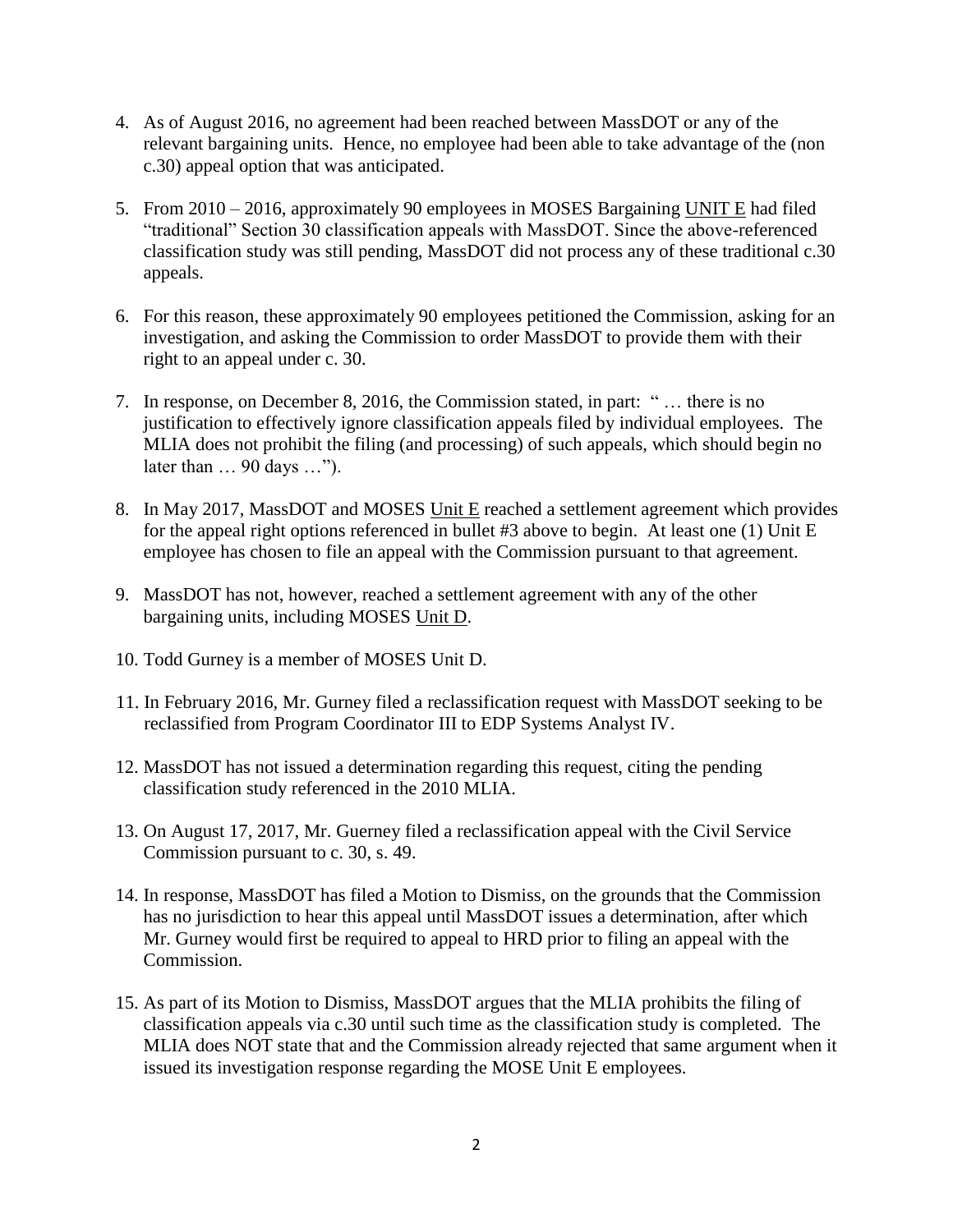- 16. On September 12, 2017, I held a pre-hearing conference which was attended by Mr. Gurney and counsel for MassDOT.
- 17. As part of the pre-hearing conference, Mr. Gurney stated that he was properly classified as a PC III when he coordinated the driver education program for the Registry of Motor Vehicles (RMV), but that he was not properly classified at times (including the date of the prehearing) when assigned to special projects, such as the current project related to the replacement of a legacy system at RMV.
- 18. I informed both parties that a temporary assignment on a special project, with some exceptions, would not, generally, justify a reclassification. Rather, such situations would more appropriately be handled through a grievance process.
- 19. For this reason, I provided MassDOT with 30 days to file an amended Motion to Dismiss to address this issue of temporary assignments and Mr. Gurney with 30 days thereafter to file a reply.
- 20. In the interim, I encouraged MassDOT to work expeditiously on reaching a resolution regarding the issues relating to the classification study, which has now been an open issue for seven (7) years.

## *Analysis*

G.L. c. 30, § 49 states in relevant part that:

"A manager or an employee of the commonwealth objecting to any provision of the classification affecting the manager or employee's office or position may appeal in writing to the personnel administrator … Any manager or employee or group of employees further aggrieved *after appeal to the personnel administrator* may appeal to the civil service commission. Said commission shall hear all appeals as if said appeals were originally entered before it …" (emphasis added)

 As argued by MassDOT, the plain language of Section 49 prohibits the Commission from hearing classification appeals unless the manager or employee has first filed an appeal with HRD. Although Mr. Gurney argues that he contacted HRD via phone to inquire about filing such an appeal, he never filed an appeal with HRD. Even if Mr. Gurney received no return phone call, as he alleges in his brief, nothing prohibited Mr. Gurney from going forward and filing such an appeal with HRD. Since it is undisputed that Mr. Gurney has failed to file a reclassification appeal with HRD, the Commission lacks jurisdiction to hear his appeal.